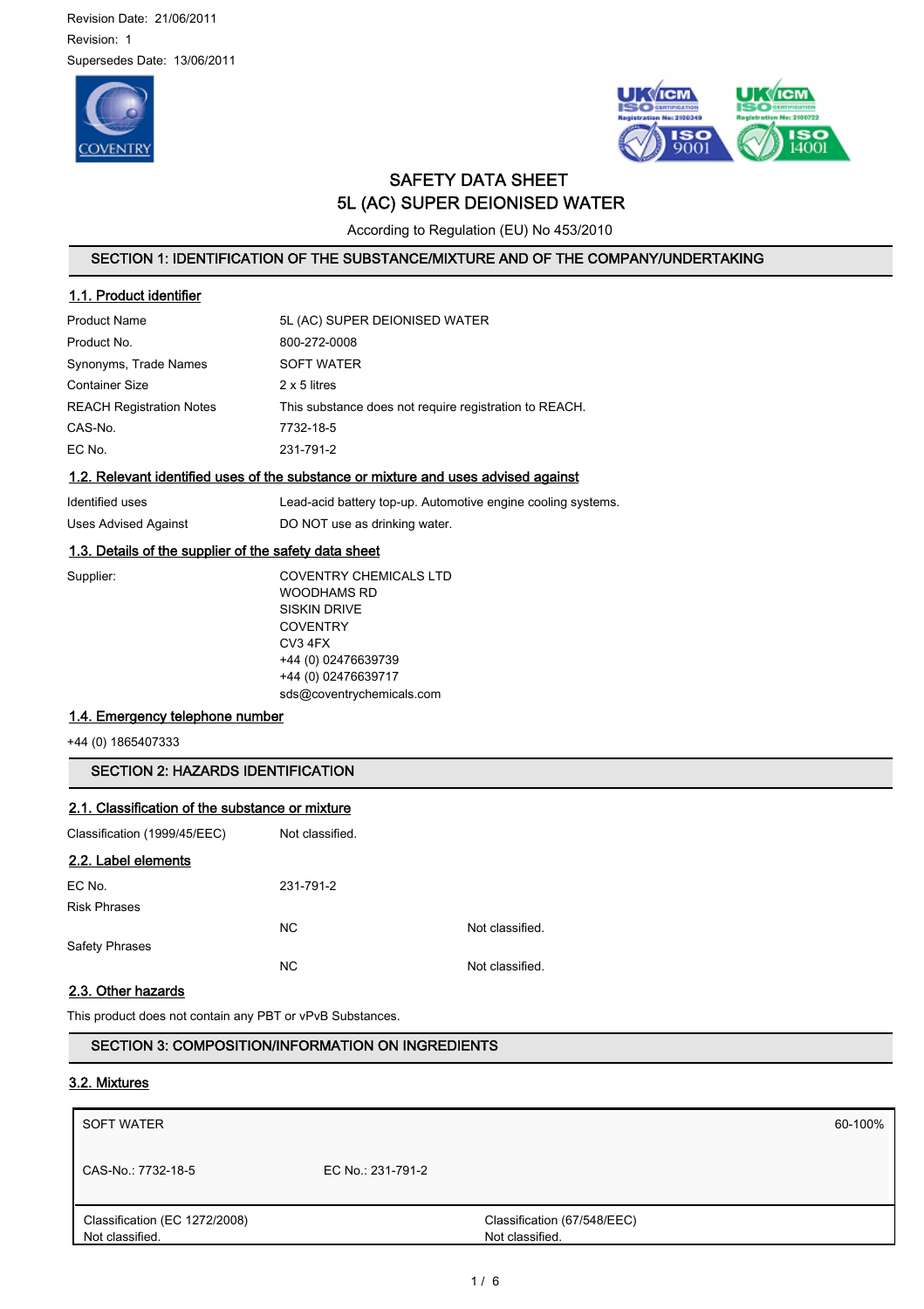The Full Text for all R-Phrases and Hazard Statements is Displayed in Section 16

REACH Registration Notes This substance does not require registration to REACH.

CAS-No. 7732-18-5 EC No. 231-791-2

## SECTION 4: FIRST AID MEASURES

### 4.1. Description of first aid measures

General Information No recommendation given. Inhalation. Not relevant. Ingestion Not relevant. Skin Contact Not relevant. Eye Contact Not relevant.

### 4.2. Most important symptoms and effects, both acute and delayed

Inhalation. Not hazardous. Ingestion Not hazardous. Skin Contact Not hazardous. Eye Contact Not hazardous.

### 4.3. Indication of any immediate medical attention and special treatment needed

No specific first aid measures noted.

### SECTION 5: FIREFIGHTING MEASURES

### 5.1. Extinguishing media

Extinguishing Media

This product is not flammable. Use fire-extinguishing media appropriate for surrounding materials. Foam, carbon dioxide or dry powder.

### 5.2. Special hazards arising from the substance or mixture

Hazardous Combustion Products No hazardous decomposition products.

### 5.3. Advice for firefighters

Special Fire Fighting Procedures No specific fire fighting procedure given. Protective Measures In Fire Selection of respiratory protection for fire fighting: follow the general fire precautions indicated in the workplace.

## SECTION 6: ACCIDENTAL RELEASE MEASURES

### 6.1. Personal precautions, protective equipment and emergency procedures

For personal protection, see section 8. In case of spills, beware of slippery floors and surfaces.

### 6.2. Environmental precautions

Collect and dispose of spillage as indicated in section 13. Do not discharge into drains, water courses or onto the ground.

### 6.3. Methods and material for containment and cleaning up

Run to drain.

### 6.4. Reference to other sections

For personal protection, see section 8. See section 11 for additional information on health hazards. For waste disposal, see section 13.

### SECTION 7: HANDLING AND STORAGE

### 7.1. Precautions for safe handling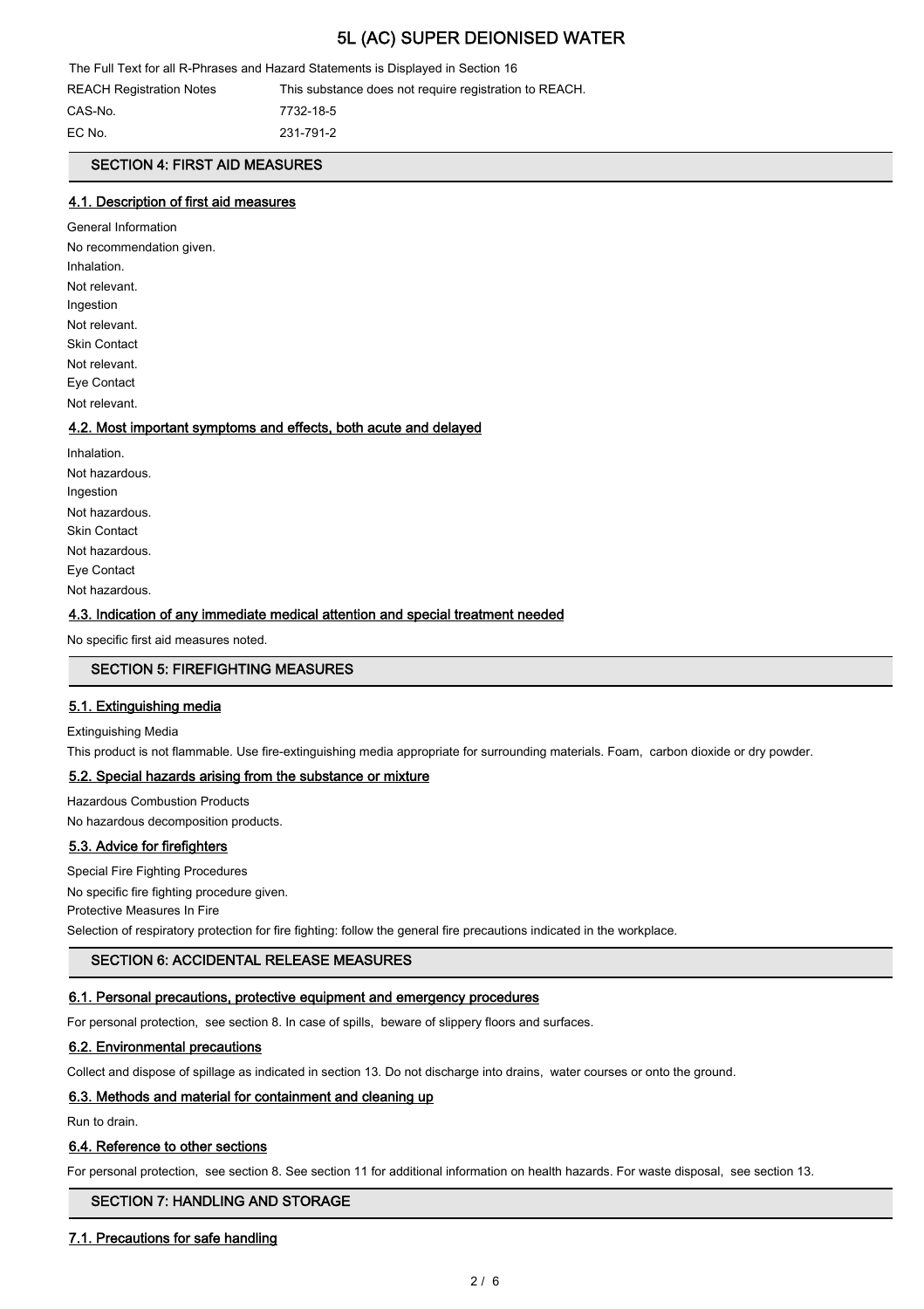No specific usage precautions noted.

## 7.2. Conditions for safe storage, including any incompatibilities

Store in tightly closed original container.

### 7.3. Specific end use(s)

The identified uses for this product are detailed in Section 1.2.

### SECTION 8: EXPOSURE CONTROLS/PERSONAL PROTECTION

### 8.1. Control parameters

Ingredient Comments

No exposure limits noted for ingredient(s).

### 8.2. Exposure controls

Protective Equipment



Engineering Measures No particular ventilation requirements. Respiratory Equipment Respiratory protection not required. Hand Protection Hand protection not required. Eye Protection Eye protection not normally required. Other Protection No special clothing required. Hygiene Measures When using do not eat, drink or smoke. Good personal hygiene is necessary. Wash hands and contaminated areas with water and soap

before leaving the work site. Environmental Exposure Controls

Users should be aware of environmental considerations and their duties under the environmental protection act. Further information may be found on Government websites: www.dti.gov.uk/access/index/htm and www.envirowise.gov.uk.

## SECTION 9: PHYSICAL AND CHEMICAL PROPERTIES

### 9.1. Information on basic physical and chemical properties

| Appearance                               | Liquid            |
|------------------------------------------|-------------------|
| Colour                                   | Colourless        |
| Odour                                    | Odourless         |
| Solubility                               | Soluble in water. |
| Initial Boiling Point and Boiling Range: |                   |
| Not applicable.                          |                   |
| Melting Point (°C)                       |                   |
| Not applicable.                          |                   |
| <b>Relative Density</b>                  | 1.00 @ 20°C       |
| <b>Bulk Density</b>                      |                   |
| Not applicable.                          |                   |
| Vapour Density (Air=1)                   |                   |
| Not determined.                          |                   |
| Vapour Pressure                          |                   |
| Not determined.                          |                   |
| <b>Evaporation Rate</b>                  |                   |
| Not determined                           |                   |
| <b>Evaporation Factor</b>                |                   |
| Not applicable.                          |                   |
| pH-Value, Conc. Solution                 | 7.0               |
| Viscosity                                |                   |
| Not determined.                          |                   |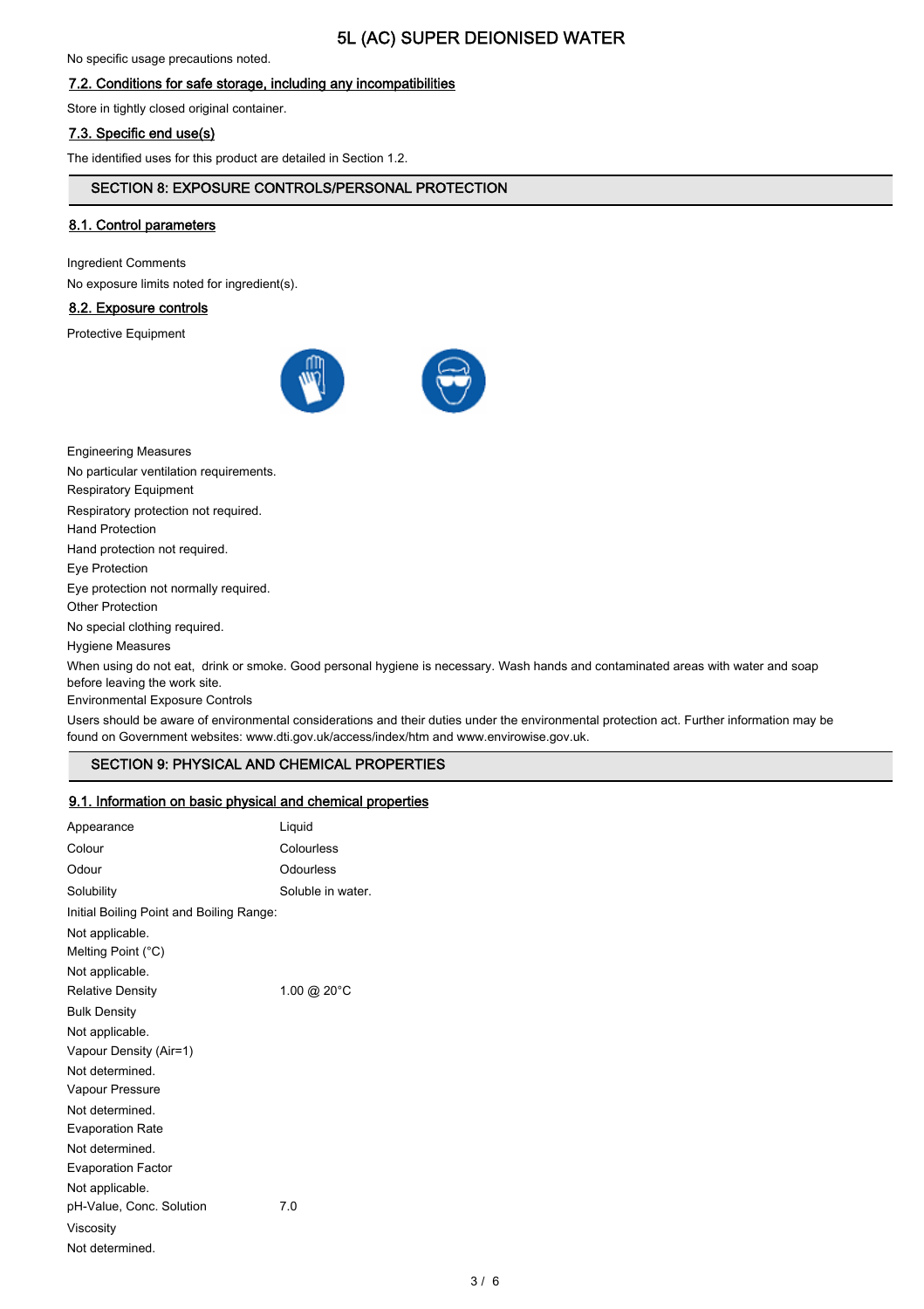Solubility Value (G/100G H2O@20°C) Not applicable. Decomposition Temperature (°C) Not applicable. Odour Threshold, Lower Not applicable. Odour Threshold, Upper Not applicable. Flash Point (°C) Not applicable. Auto Ignition Temperature (°C) Not applicable. Explosive Properties Not applicable Oxidising Properties Not applicable. Comments Information given concerns the concentrated solution. 9.2. Other information

Not relevant.

## SECTION 10: STABILITY AND REACTIVITY

## 10.1. Reactivity

No specific reactivity hazards associated with this product.

## 10.2. Chemical stability

Stable under normal temperature conditions.

#### 10.3. Possibility of hazardous reactions

Not applicable.

#### 10.4. Conditions to avoid

Sources of possible contamination.

## 10.5. Incompatible materials

Materials To Avoid

Water reactive material.

### 10.6. Hazardous decomposition products

No hazardous decomposition products.

## SECTION 11: TOXICOLOGICAL INFORMATION

### 11.1. Information on toxicological effects

General Information This product has low toxicity. Only large volumes may have adverse impact on human health. Ingestion. No harmful effects expected in amounts likely to be ingested by accident. Skin Contact No specific health warnings noted. Eye Contact No specific health warnings noted.

### SECTION 12: ECOLOGICAL INFORMATION

Ecotoxicity:

There are no data on the ecotoxicity of this product. Not regarded as dangerous for the environment.

### 12.1. Toxicity

#### 12.2. Persistence and degradability

Degradability:

There are no data on the degradability of this product.

#### 12.3. Bioaccumulative potential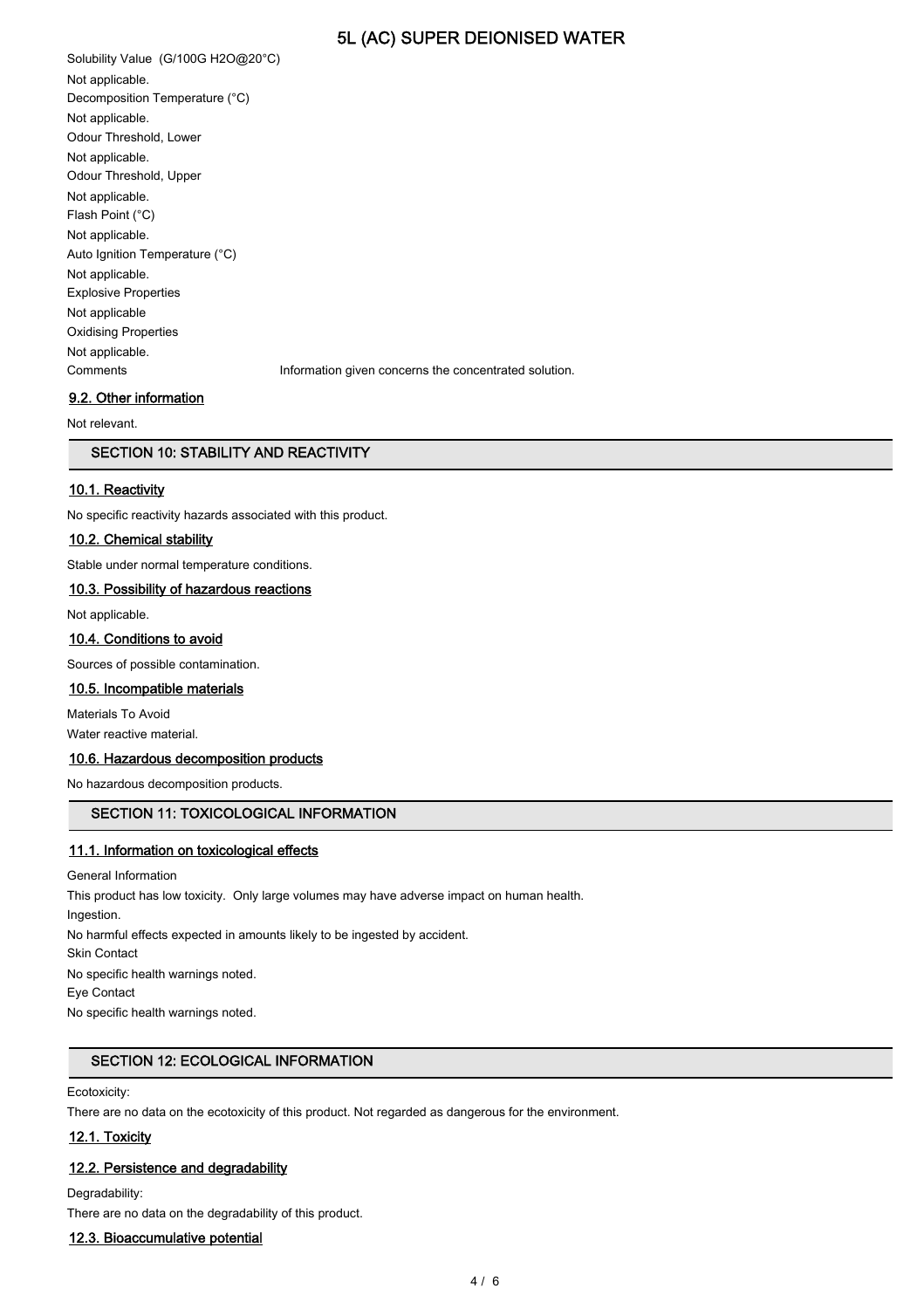Bioaccumulative Potential: No data available on bioaccumulation.

## 12.4. Mobility in soil

Mobility: Not applicable.

## 12.5. Results of PBT and vPvB assessment

This product does not contain any PBT or vPvB Substances.

## 12.6. Other adverse effects

None known.

## SECTION 13: DISPOSAL CONSIDERATIONS

General Information

Not an environmental hazard.

### 13.1. Waste treatment methods

Dispose of waste and residues in accordance with local authority requirements. Packaging is recyclable.

### SECTION 14: TRANSPORT INFORMATION

| Road Transport Notes        | Not Classified  |
|-----------------------------|-----------------|
| <b>Rail Transport Notes</b> | Not classified. |
| Sea Transport Notes         | Not classified. |
| Air Transport Notes         | Not classified. |
|                             |                 |

### 14.1. UN number

### 14.2 UN Proper shipping name

- 14.3 Transport hazard class(es)
- 14.4. Packing group
- 14.5. Environmental hazards

## 14.6. Special precautions for user

## 14.7. Transport in bulk according to Annex II of MARPOL73/78 and the IBC Code

## SECTION 15: REGULATORY INFORMATION

## 15.1. Safety, health and environmental regulations/legislation specific for the substance or mixture

Statutory Instruments

The Chemicals (Hazard Information and Packaging for Supply) Regulations 2009 (S.I 2009 No. 716).

Approved Code Of Practice

Classification and Labelling of Substances and Preparations Dangerous for Supply. Safety Data Sheets for Substances and Preparations. Guidance Notes

Workplace Exposure Limits EH40. CHIP for everyone HSG(108).

## 15.2. Chemical Safety Assessment

A Chemical Safety Assessment is not required.

## SECTION 16: OTHER INFORMATION

Revision Comments

NOTE: Lines within the margin indicate significant changes from the previous revision.

| <b>Revision Date</b> | 21/06/2011      |
|----------------------|-----------------|
| Revision             | 1               |
| Supersedes Date      | 13/06/2011      |
| Risk Phrases In Full |                 |
| ΝC                   | Not classified. |